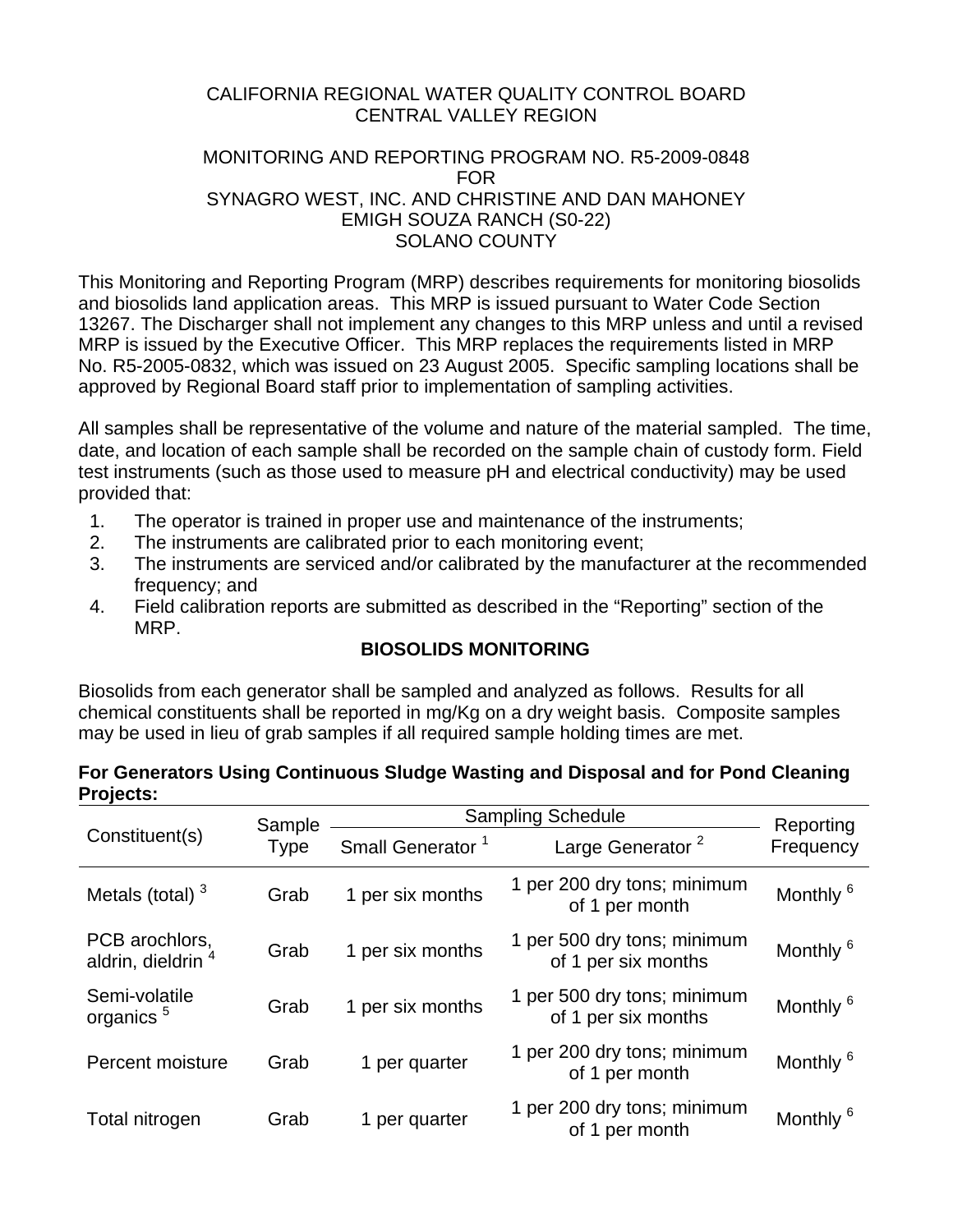| Sample                        |                              | <b>Sampling Schedule</b>     | Reporting                                     |                      |
|-------------------------------|------------------------------|------------------------------|-----------------------------------------------|----------------------|
| Constituent(s)<br><b>Type</b> | Small Generator <sup>1</sup> | Large Generator <sup>2</sup> | Frequency                                     |                      |
| Ammonia<br>nitrogen           | Grab                         | 1 per quarter                | 1 per 200 dry tons; minimum<br>of 1 per month | Monthly <sup>6</sup> |
| Nitrate nitrogen              | Grab                         | 1 per quarter                | 1 per 200 tons; minimum of 1<br>per month     | Monthly <sup>6</sup> |
| Total phosphorus              | Grab                         | 1 per quarter                | 1 per 200 tons; minimum of 1<br>per month     | Monthly <sup>6</sup> |
| Total potassium               | Grab                         | 1 per quarter                | 1 per 200 tons; minimum of 1<br>per month     | Monthly <sup>6</sup> |

1 Small generators are those that generate and/or land apply less than 350 dry tons per year (either during a cleanout project or by continuous wasting and disposal).

2 Large generators are all others.

3 Include at least the following metals: arsenic, cadmium, copper, lead, mercury, molybdenum, nickel, selenium, and zinc.

4 Using SW 846 Method 8080.

5 Using EPA Method 8270.

6 Include analytical data in the monthly monitoring report for the month in which monitoring occurred. For months in which no monitoring takes place, the Monthly Monitoring Report shall so state.

If, for a particular biosolids generator, it can be demonstrated that the generator's biosolids exhibit consistent chemical character over a period of at least two years, the applicable sampling schedule may be reduced by one-half upon written approval of a Biosolids Monitoring Data Summary Report. The report shall contain tabulated analytical data summaries for all biosolids monitoring data for the previous three years.

#### **For Generators with Stockpile Disposal Projects:**

| Constituent(s)                         | Sample<br>Type | <b>Number of Samples</b>                           |
|----------------------------------------|----------------|----------------------------------------------------|
| Metals (total) $1$                     | Composite      | 1 per 200 dry tons; minimum of 1 per month         |
| PCB arochlors, aldrin,<br>dieldrin $2$ | Composite      | 1 per 500 dry tons; minimum of 1 per six<br>months |
| Semi-volatile organics <sup>3</sup>    | Composite      | 1 per 500 dry tons; minimum of 1 per six<br>months |
| Percent moisture                       | Composite      | 1 per 200 dry tons; minimum of 1 per month         |
| Total nitrogen                         | Composite      | 1 per 200 dry tons; minimum of 1 per month         |
| Ammonia nitrogen                       | Composite      | 1 per 200 dry tons; minimum of 1 per month         |
| Nitrate nitrogen                       | Composite      | 1 per 200 tons; minimum of 1 per month             |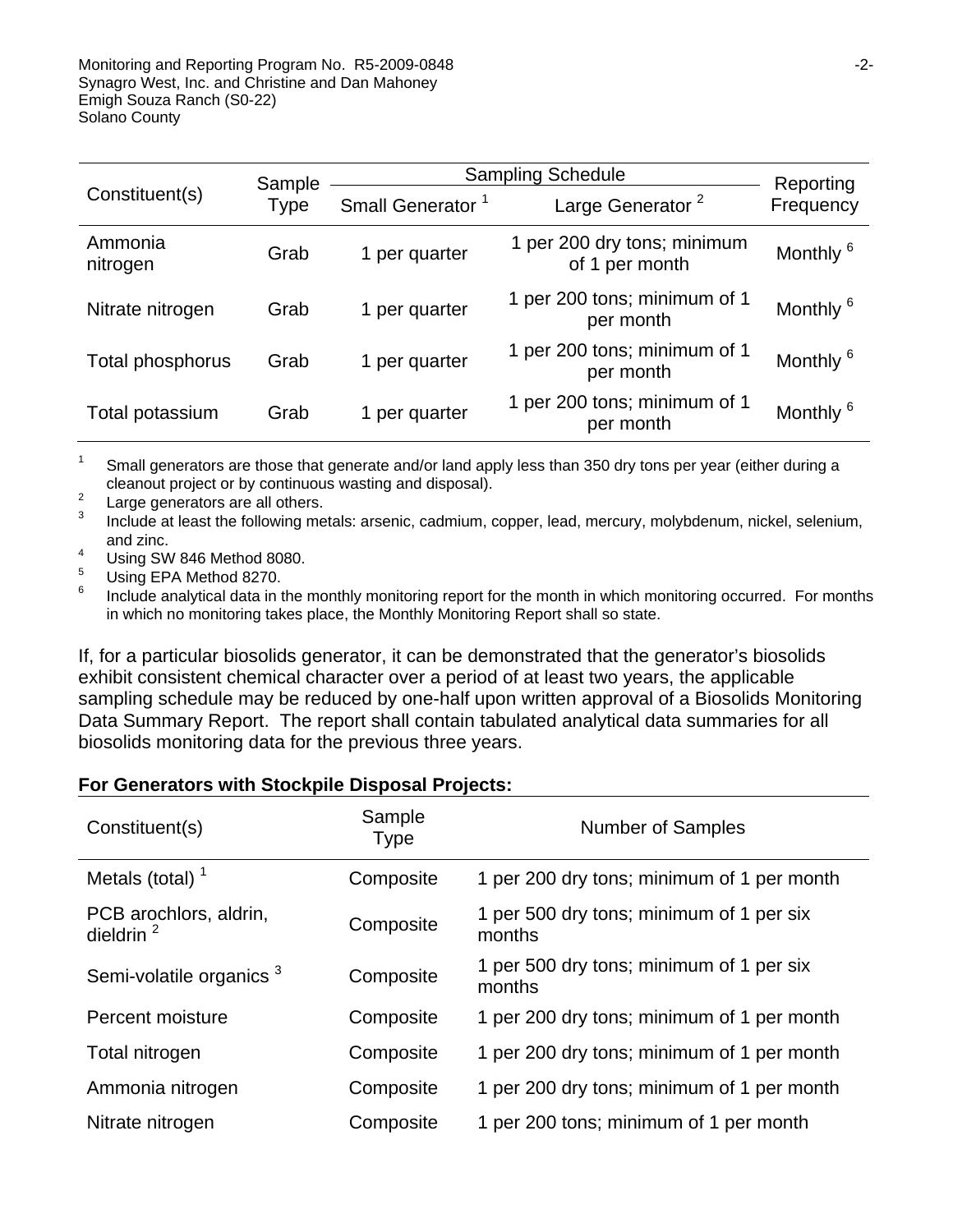| Constituent(s)   | Sample<br>Type | <b>Number of Samples</b>               |
|------------------|----------------|----------------------------------------|
| Total phosphorus | Composite      | 1 per 200 tons; minimum of 1 per month |
| Total potassium  | Composite      | 1 per 200 tons; minimum of 1 per month |

1 Include at least the following metals: arsenic, cadmium, copper, lead, mercury, molybdenum, nickel, selenium, and zinc.

- 2 Using SW 846 Method 8080.
- 3 Using EPA Method 8270.

The analytical data shall be presented in the monthly monitoring report(s) for the month(s) in which application of the biosolids occurs. For months in which no application takes place, the Monthly Monitoring Report shall so state.

#### **ROUTINE FIELD MONITORING**

The Discharger shall establish and implement an inspection and application oversight program to monitor and control biosolids application rates and ensure compliance with the WDRs. Each discrete application field shall be managed and monitored as follows:

- 1. Pre-application Oversight:
	- a. Identify generator(s) whose biosolids are to be applied.
	- b. Define crop to be planted.
	- c. Calculate allowable loading rate based on soil nitrogen residual data from the previous fall and most recent plant available nitrogen (PAN) and moisture content data for the generator(s)' biosolids.
	- d. Document communication of allowable loading rates to spreader operator.
- 2. Pre-application Inspection:
	- a. Verify that setbacks are clearly delineated.
	- b. Verify that runoff controls are in place and functional.
	- c. Verify that culverts are blocked (where applicable).
- 3. Application Oversight:
	- a. Verify compliance with setbacks and allowable loading rate.
	- b. Verify compliance with soil incorporation requirements.
- 4. Post-application Oversight:
	- a. Confirm with irrigation manager requirements to control runoff for the specified period after application.
	- b. Calculate actual biosolids and PAN loading rates.
	- c. Note anticipated dates of planting, irrigation, and harvest.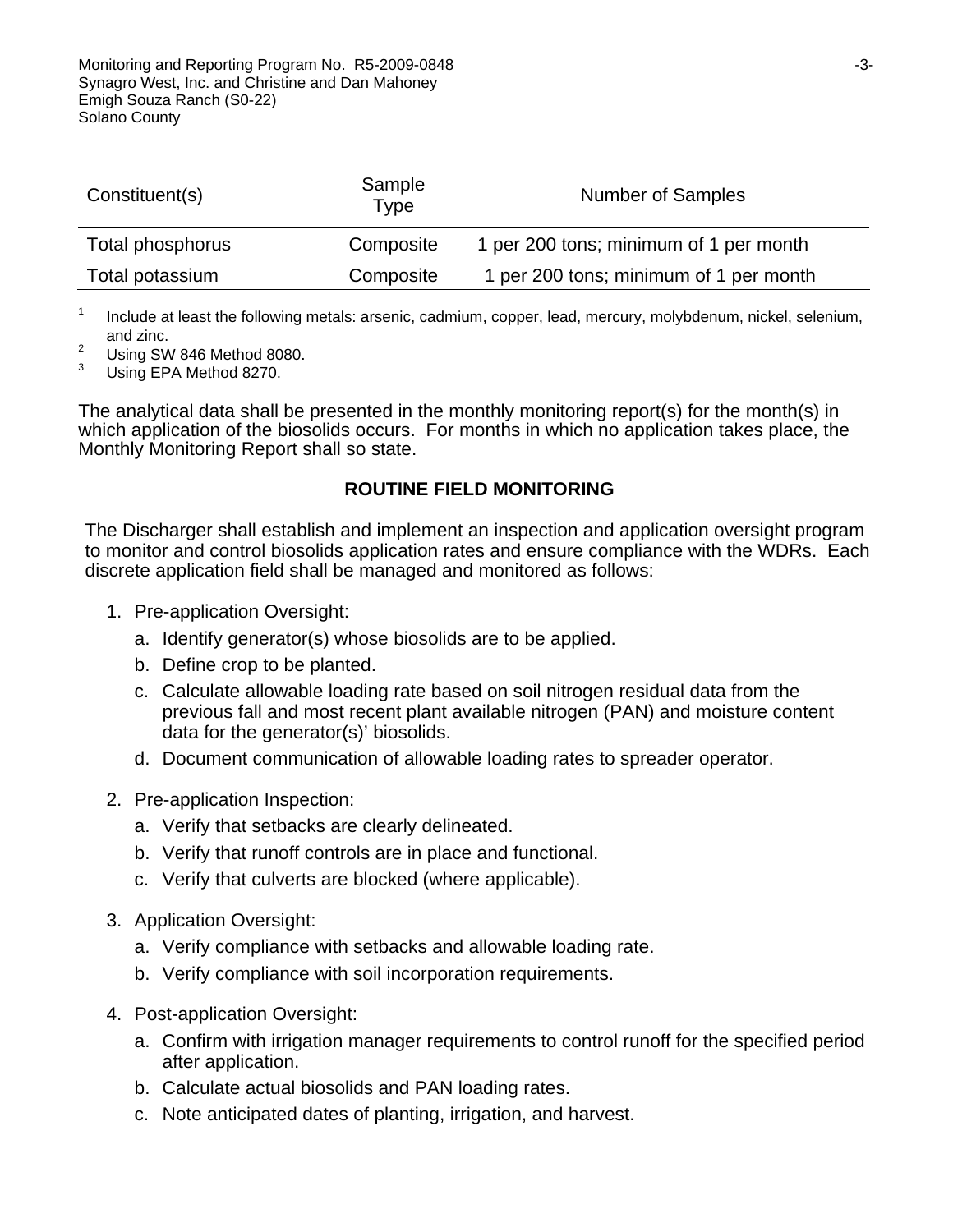### **SOIL MONITORING**

The Discharger shall establish an annual soil sampling program as follows: two background sampling locations outside of the land application areas (e.g., within application setback areas) and, at least six sampling locations within each discrete land application area identified in the Notice of Applicability. Sampling locations shall be distributed to be representative of each subarea and predominant soil type. Soil samples shall be collected from each sampling location at the following depth intervals: 0 to 1 foot, 2 to 3 feet, and 5 to 6 feet below the ground surface. Each 12-inch sample shall be thoroughly mixed to create a composite sample representative of the depth interval, and shall be analyzed as follows:

| Constituent/Parameter                  | Units            | Sampling and<br>Reporting Frequency <sup>3</sup> |
|----------------------------------------|------------------|--------------------------------------------------|
| Soil Classification<br>(USCS and USDA) |                  | Annually                                         |
| <b>Total Solids</b>                    | % total weight   | Annually                                         |
| Total Alkalinity <sup>1</sup>          | mg/Kg as $CaCO3$ | Annually                                         |
| Cation Exchange Capacity <sup>1</sup>  | meq/100 grams    | Annually                                         |
| <b>Electrical Conductivity</b>         | mg/Kg, mg/L      | Annually                                         |
| Chloride <sup>2</sup>                  | mg/L             | Annually                                         |
| Iron $2$                               | mg/L             | Annually                                         |
| Manganese <sup>2</sup>                 | mg/L             | Annually                                         |

<sup>1</sup> To be reported on a dry weight basis; show calculations.<br><sup>2</sup> Analysis shall be performed on the extract obtained from the Waste Extraction Test using distilled water as the extractant.

3 Samples shall be collected in the fall (fourth quarter). Sampling must occur at the same time each year.

Soil pH shall be monitored in accordance with the approved Land Productivity Evaluation Report.

#### **GROUNDWATER MONITORING**

Prior to any future submittal of a Notice of Intent or Report of Waste Discharge, the Discharger shall install groundwater monitoring wells and conduct 12 quarters samples for its statistical evaluation of water quality. The groundwater quality evaluation is necessary for an antidegradation analysis. The number and location of the monitoring wells should be established in such a way to establish the groundwater flow direction, and groundwater quality upgradient and downgradient of each of the biosolids application areas.

Prior to construction of any groundwater monitoring wells, the Discharger shall submit a Groundwater Monitoring Well Installation Workplan to the Central Valley Regional Board for review and approval. Once installed, all new wells shall be added to the MRP, and all wells shall be sampled and analyzed according to the schedule below.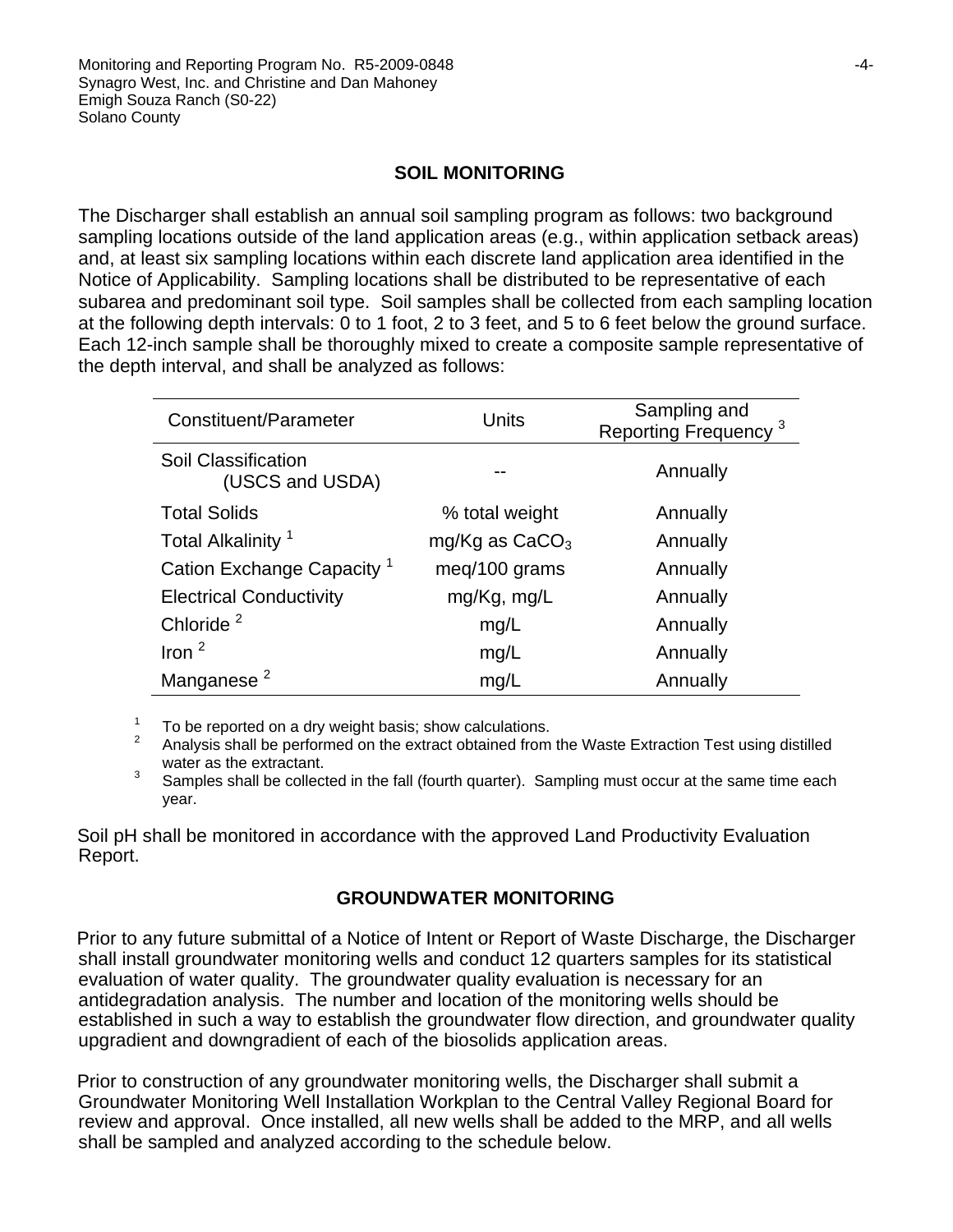Prior to sampling, groundwater elevations shall be measured, and the wells shall be purged of at least three well volumes until temperature, pH, and electrical conductivity have. Depth to groundwater shall be measured to the nearest 0.01 feet. Water table elevations shall be calculated and used to determine groundwater gradient and direction of flow. Samples shall be collected using approved EPA methods. Groundwater monitoring shall include, at a minimum, the following:

| Constituent                        | Units       | <b>Type of Sample</b> | Sampling and<br>Reporting<br>Frequency |
|------------------------------------|-------------|-----------------------|----------------------------------------|
| Depth to groundwater               | $0.01$ feet | Measurement           | Quarterly                              |
| Groundwater elevation <sup>1</sup> | 0.01 Feet   | Calculated            | Quarterly                              |
| Gradient magnitude                 | feet/feet   | Calculated            | Quarterly                              |
| <b>Gradient direction</b>          | Degrees     | Calculated            | Quarterly                              |
| рH                                 | std.        | Grab                  | Quarterly                              |
| Total dissolved solids             | mg/l        | Grab                  | Quarterly                              |
| Nitrate nitrogen                   | mg/l        | Grab                  | Quarterly                              |
| Ammonia nitrogen                   | mg/l        | Grab                  | Quarterly                              |
| Total coliform organisms           | MPN/100 ml  | Grab                  | Quarterly                              |
| Standard minerals <sup>2</sup>     | mg/l        | Grab                  | Annually                               |
| Metals $3$                         | uq/L        | Grab                  | Annually                               |

1 Groundwater elevation shall be determined based on depth-to-water measurements using a surveyed

measuring point elevation on the well and a surveyed reference elevation.<br><sup>2</sup> Standard Minerals shall include, at a minimum, the following elements/compounds: calcium, chloride, iron, magnesium, manganese, potassium, sodium, sulfate, total alkalinity (including alkalinity series), and hardness.

Metals shall include arsenic, cadmium, copper, lead, mercury, molybdenum, nickel, selenium, and zinc.

#### **REPORTING**

In reporting monitoring data, the Discharger shall arrange the data in tabular form using the format provided in the example tables, which are part of this MRP, or in another approved format so that the date, sample type (e.g., biosolids, soil, etc.), and reported analytical result for each sample are readily discernible. The data shall be summarized in such a manner to clearly illustrate compliance with waste discharge requirements and spatial or temporal trends, as applicable. The results of any monitoring done more frequently than required at the locations specified in the Monitoring and Reporting Program shall be reported in the next scheduled monitoring report.

As required by the California Business and Professions Code Sections 6735, 7835, and 7835.1, all Groundwater Monitoring Reports shall be prepared under the direct supervision of a Registered Engineer or Geologist and signed and stamped by the registered professional.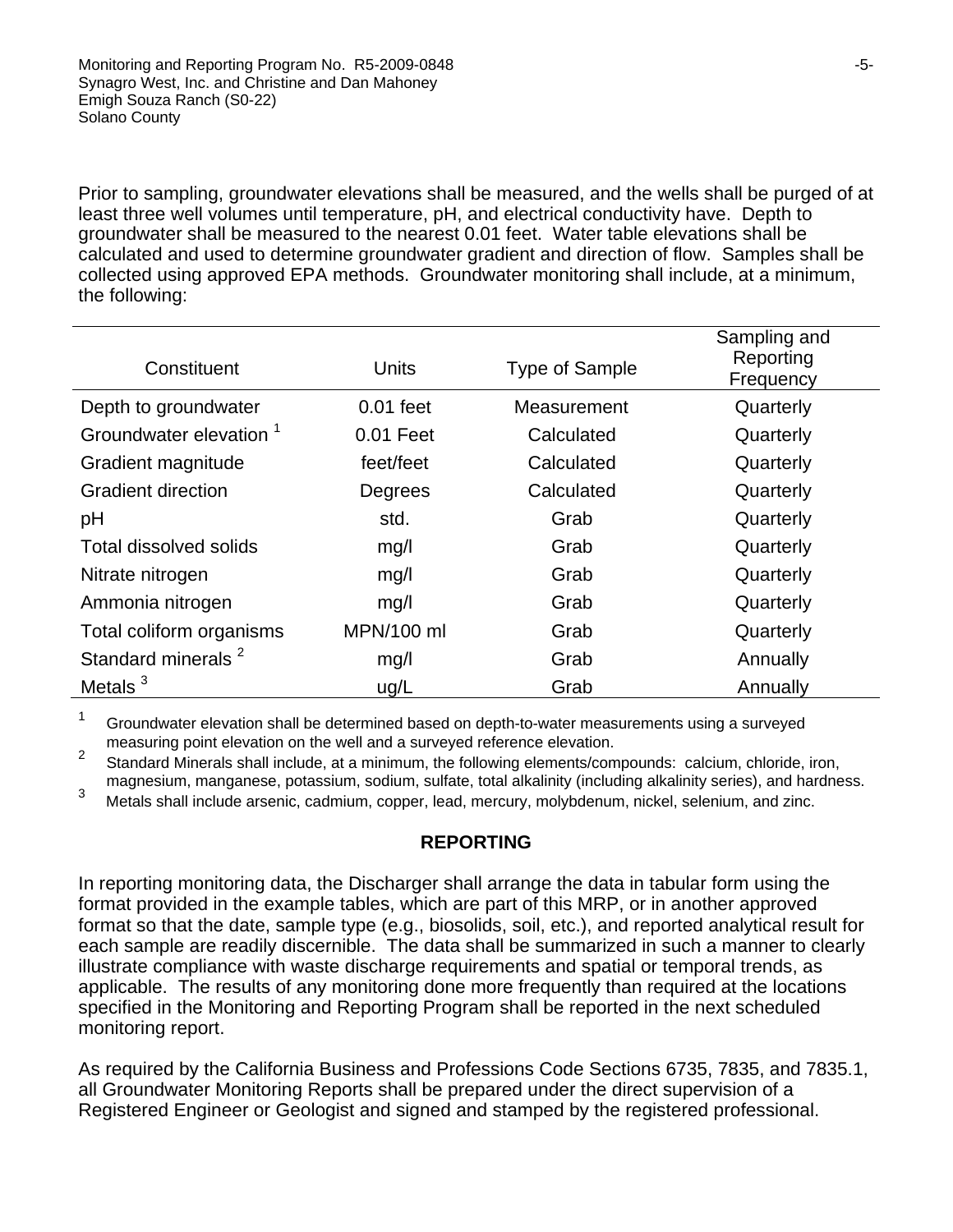# **A. Monthly Monitoring Reports**

Monthly reports shall be submitted to the Regional Board on the **1st day of the second month following the end of the monitoring period** (i.e. the January Report is due by 1 March). At a minimum, the reports shall include:

- 1. A scaled site map depicting each discrete field, property boundaries, roads, on-site structures, surface water bodies, drainage features, and runoff controls (as applicable);
- 2. The results of biosolids monitoring for each generator whose waste was applied to land during the month. Specifically, tabulated data for each generator shall be provided using the attached Biosolids Monitoring Results form (or approved revision thereof). Laboratory analytical reports need not be included, but must be provided upon request.
- 3. The results of routine field monitoring. Specifically, tabulated information for each discrete application field used during the month shall be provided using the attached Field Monitoring Results form (or approved revision thereof).
- 4. For each biosolids generator and discrete application field, a comparison of monitoring data to the discharge specifications and an explanation of any violation of those requirements.
- 5. If no biosolids were applied during the month, a letter report certifying that fact.

## **B. Annual Report**

An Annual Report shall be prepared and submitted to the Regional Board by **1 February** each year. The Annual Report shall include the following:

- 1. The monthly monitoring report for the last month of the calendar year.
- 2. For each biosolids generator, a summary of all analytical data and verification of compliance with the biosolids monitoring requirements. Include all Biosolids Monitoring Results forms.
- 3. For each discrete application field, a chronological log of dates of biosolids application, irrigation, precipitation, and runoff control operations. Specifically, tabulated information for each discrete application field shall be provided using the attached Field Activities Summary form (or approved revision thereof).
- 4. For each discrete application field:
	- a. Total cumulative metals loading rates as of the end of the previous calendar year;
	- b. Calculation of the total metals and nitrogen loading rates for the year;
	- c. The cumulative metals loading rates since biosolids land application began; and
	- d. The cumulative metals loading rates to date as a percentage of the cumulative metals loading limits.
- 5. A report of soil monitoring, including:
	- a. Sampling and analysis activities, including a scaled map of sampling locations;
	- b. Tabulation of all soil analytical results;